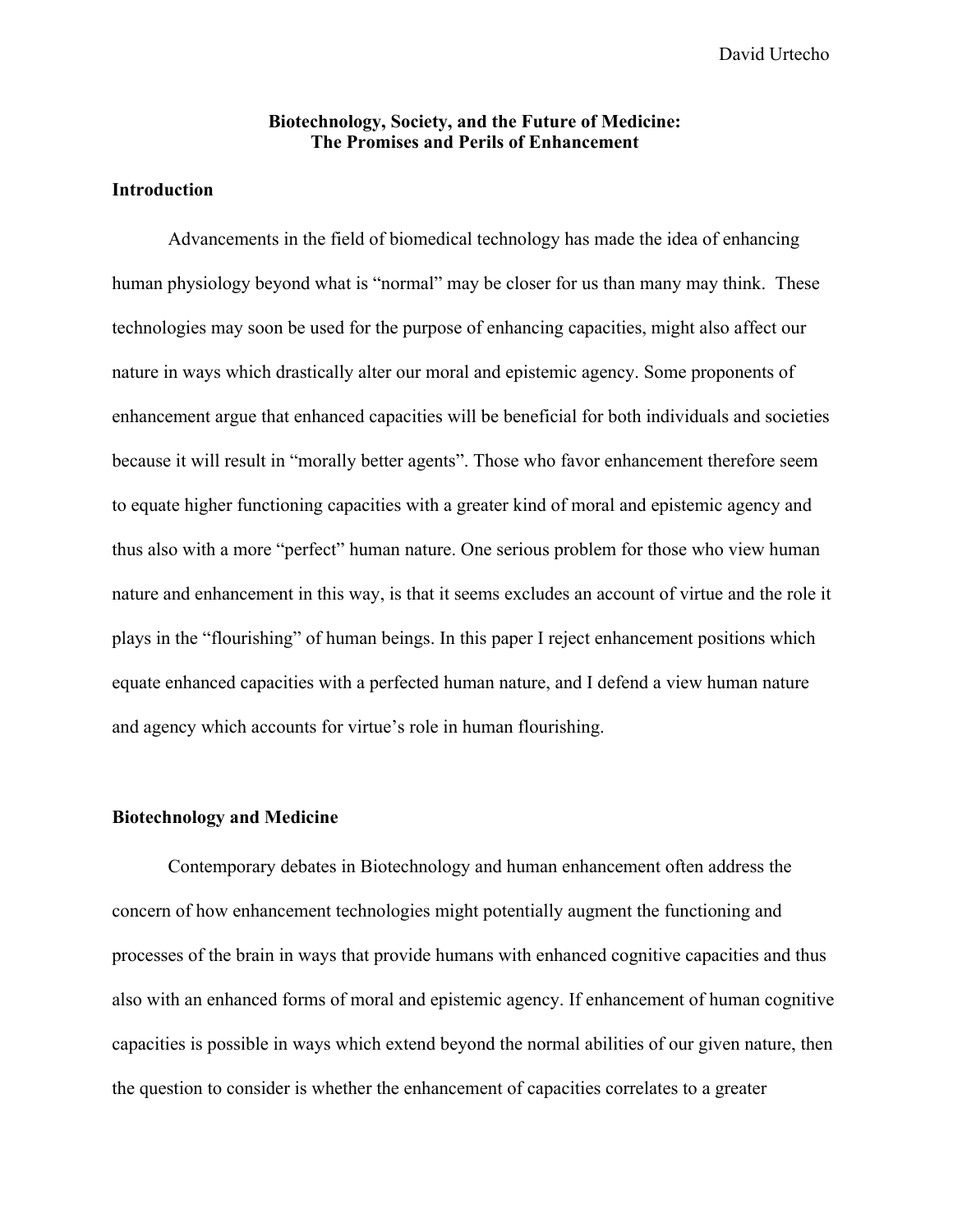"perfection" of our human nature and therefore with a perfection of the agency which is inherent to that nature.

In this paper I will examine whether cognitive enhancements are capable of producing virtuous agents and I pose two questions which help to further elucidate an answer. The first question asks whether cognitive interventions for enhanced capacities can provide humans with the ability to think and act as better agents, and assuming that it can, the second question considers whether these artificially induced dispositions can actually provide individuals with modes of agency that are in fact virtuous. My argument is one that claims that while cognitive enhancements may be able to enhance the capacities of agents in ways that produce beneficial dispositions for generating virtuous forms of agency, this agency cannot be fully virtuous since the production, possession, and exercise of full human virtue required for human "flourishing", demands a certain degree of recognition and understanding from an agent which is ultimately beyond the reach of enhancement interventions.

#### **Human Enhancement**

In the report "Beyond Therapy" commissioned by the President's Council on Bioethics, Enhancement is defined as the "directed use of biotechnological power to alter, by direct intervention, not disease processes, but the "normal" workings of the human body and psyche, for the sake of augmenting or improving native capacities and performances." According to this definition, the ultimate purpose for enhancement is so that individuals may be able to transcend their own given capacities, which pro-enhancement advocates often view as being flawed, in order to attain a certain degree of "perfection" by way of enhancing said capacity. The notion of enhancing capacities for the sake of "perfectibility" is what often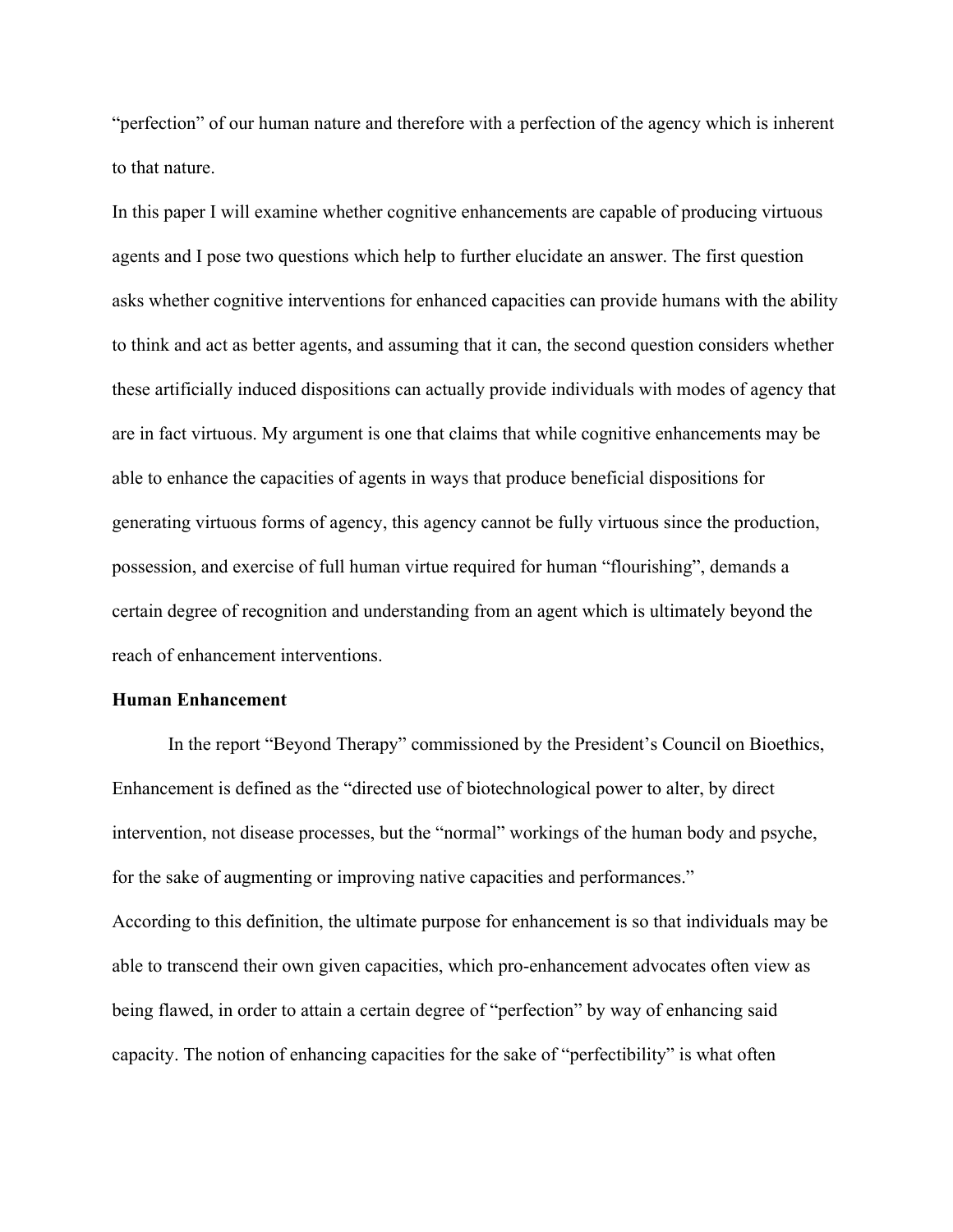animates the debate over the permissibility of human enhancement. There are three general positions which are commonly advocated for by both scholars and civilians with respect to the morality of enhanced capacities. One group generally endorses an open view on human enhancement and maintains that the decision to enhance should be contingent upon the individuals who desire to enhance their own capacities for either beneficial or preferential ends. A second group is completely opposed to human enhancement and claims that any form of enhancement, regardless of its potential benefit, should not be permitted because it crosses a fundamental natural and moral boundary. A third group endorses a kind of middle approach to enhancement and maintains that enhancing capacities is only sometimes acceptable if the enhancement is used for only beneficial purposes and ends. Of the three enhancement positions, the one that is relevant to the current investigation of this paper, and which I will now discuss in further detail, is the group that is associated with the first enhancement position. Individuals who endorse an open view of enhancement are typically classified as transhumanist. The central claim of transhumanism begins with the understanding that the evolution of human beings is an undirected biological and material process which is ultimately undirected and thus should be directed by human beings themselves. As Sweet has put it, "the transhumanist position is one which sees humans in control of their own evolutionary processes and thus responsible for broadening and redesigning of human potential and the human condition." Some of the arguments that transhumanist use in favor enhancement usually include one or more of the the following reasons: 1.) The potential cognitive, physical, social, and moral benefits of enhancement vastly outweigh whatever determinants such enhancements may bring for individuals and society, 2.) If the technology is available, then the ability to enhance should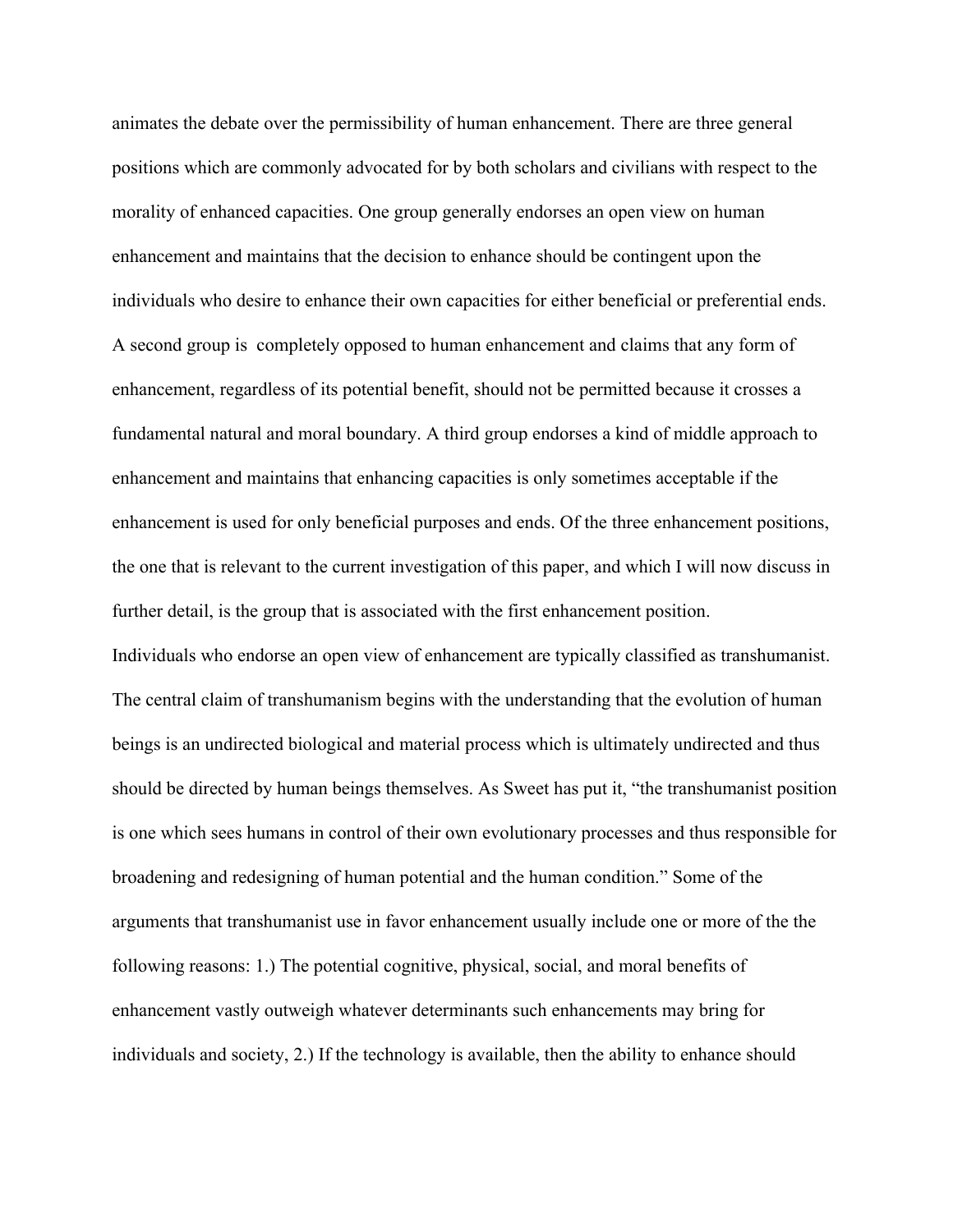follow a liberal model whereby individuals have the freedom to choose whether they want to enhance themselves, and 3.) That our nature is not something which is fixed, but rather is something malleable and that therefore the application of human intelligence in the directing of human nature would result in superior alterations to the human form. The general conclusion that I think should be drawn from this is that for transhumanist, what is deemed to be the "good life", is something which is ultimately up to the individual to decide, and not the product of some profound metaphysical ideology of human nature. Transhumanist state the although the methods by which enhancements may be achieved will likely to vary depending upon what exactly is being enhanced, many maintain that some of the most significant augmentations to the way humans think and act may be possible through various cognitive enhancement technologies such as Neural engineering. There are numerous ways in which neural engineering may be able to enhance cognitive capacities and I will discuss how this might be possible, but first I will provide some general accounts of human nature.

A common objection often raised against human enhancement and transhumanism is that it violates and/or destroys our human nature in ways that are essential for us to be able to live happy and flourishing lives. These arguments often maintain a metaphysical rather biological analysis of the human being and thus advocate for a universal view of human nature which is inherent to every human being. Although there has been a variety of brilliant metaphysical definitions of human nature expressed in different ways by thinkers such as Plato, Aristotle, Locke, and Kant, common to them all is a view of personhood which in some way emphasizes the activities of rational reflection, language as communication, self-reflexive consciousness, and the possession of moral agency and autonomy.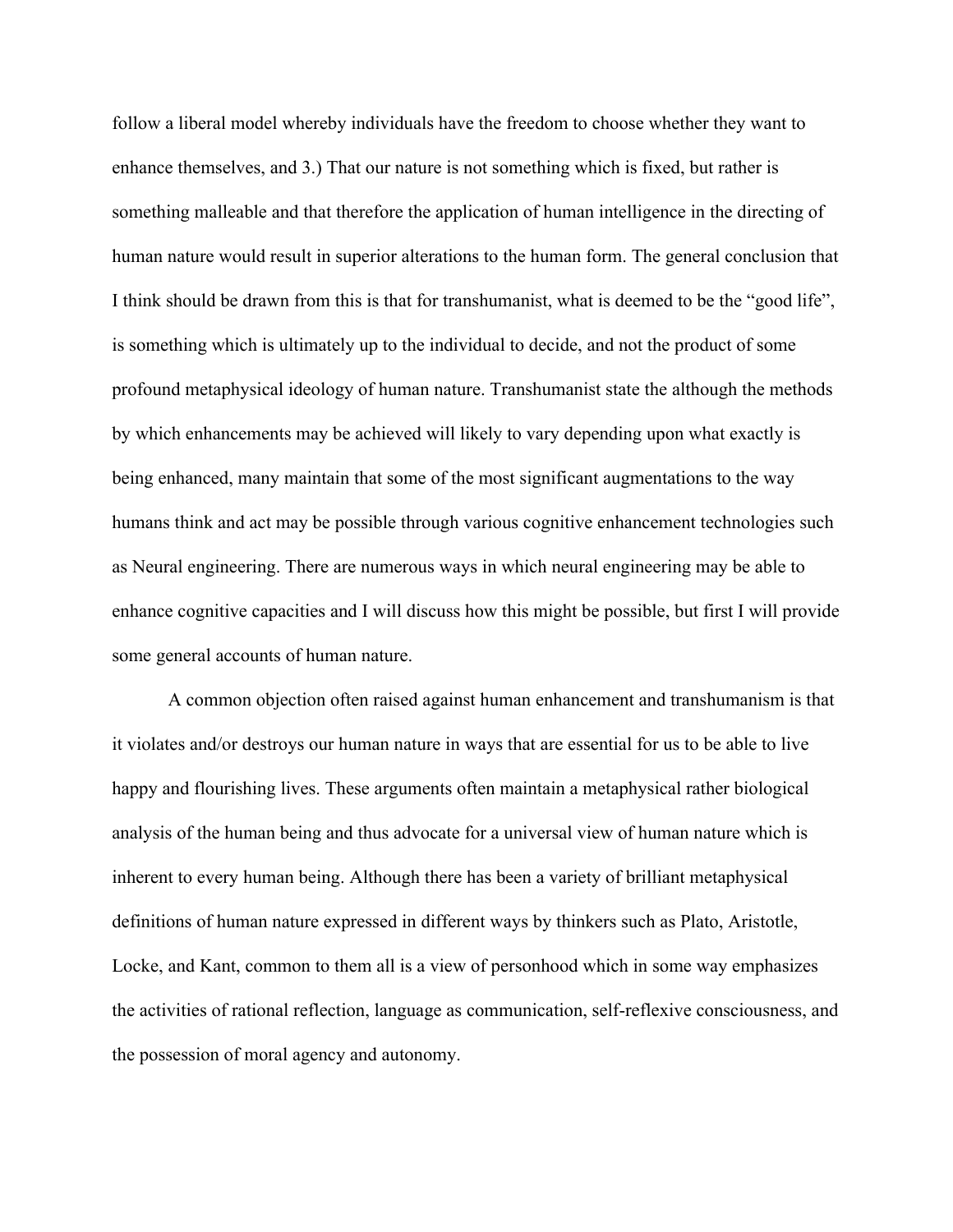Even though anyone of those thinkers views on human nature would provide an intriguing perspective for the project of this paper, the view of human nature that I will choose to focus on is a view which has been articulated by Thomas Aquinas. According to Aquinas, Human beings are essentially "beings of a rational nature which are distinguished from other material substances.. human persons are also sentient, animate, and corporeal substances." Aquinas' view of human nature then is one which follows Aristotle's understanding of human beings as "Rational Animals" whose ability to exercise reason is the highest capacity in human beings because it provides us with the ability to know universal concepts of truths as well as determine our own actions. As "Rational Animals", our nature is one that is dualistic because it is animated and directed by both the animal and rational components which provide us with the capacities of sense-perception and rational thought. Now that I have provided a brief account of human nature that is Aristotelian and Thomistic in structure, I now turn to an account of "flourishing" which is also heavily influenced by the thought of Aquinas.

For Aquinas, the idea of flourishing is to be understood as a fundamental "good" for human beings because it is the fulfillment of both our animal and rational natures. And given that our nature is one that defined by the capacities we have as rational animals, human flourishing for Aquinas also involves the furthest actualization of those capacities which are apart of our nature. However, in order to achieve these actualizations of capacities, Aquinas states that we must follow our natural inclinations which are directed in pursuit of what is good. This is what Aquinas deems as following the "natural law" where included in this natural law is a set of principles that human beings must follow in order to satisfy our natural inclinations that are in accord with reason and thus lead to a perfecting of our human nature.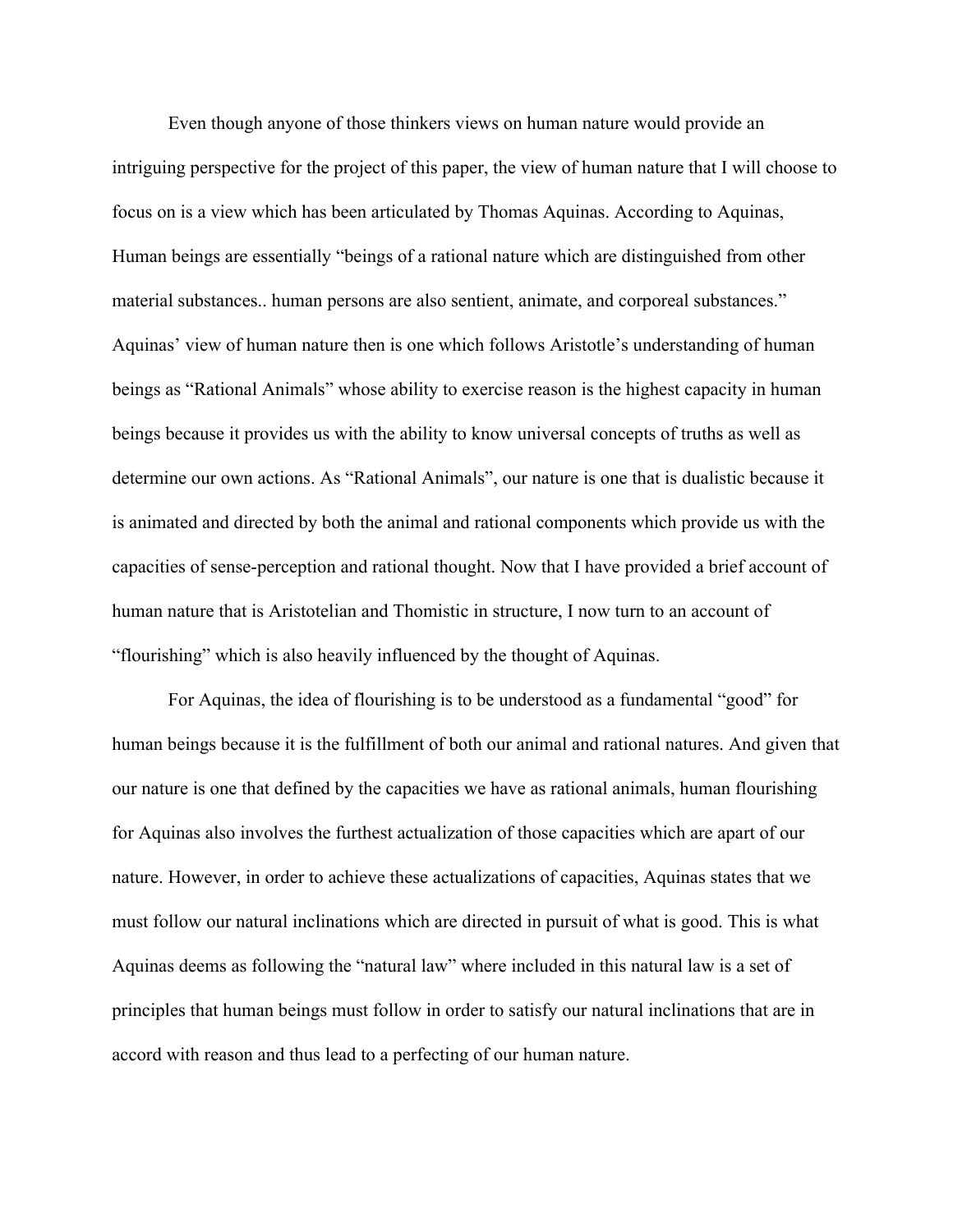The term "cognitive enhancement" refers to a form of enhancement in which the brain is engineered or modified in ways that increase or exceed the organism's normal cognitive or neural functioning and abilities. The three most prominent approaches that are currently being developed for the purpose of enhanced cognition are mechanistic, surgical, or pharmaceutical intervention. Of these three, the method which seems to offer the most interesting and alarming kinds augmentations, are the ones that will be done through mechanistic interventions. In the near future, it is possible that there will be technologies which can enhance our cognition by way of interfaces or implants that connect to the brain and provide us with enhanced capacities for accessing and processing of large quantities of information.

One field that is currently exploring these kind of ideas and is developing technology which can integrate mind and machine together in this way is the field of Neural engineering. Neural engineering is a fairly new field of research which employs different biological engineering techniquices to the study, reinstatement, and enhance a wide range of nervous system functions in the brain. Although there are a variety of technologies which are currently being developed to enhance human cognition in different ways, Brain-Computer Interface Technologies (BCI), and Brain Prostheses Implants (BPs) are two particular types of technologies that are striving to enhance the human capacities for communication, memory, and moral knowledge through manipulating the neural networks of the brain in ways which allow individual to access, store, and retrieve large quantities of information. The general idea behind brain-computer interface technologies is that the mind will be linked to a computer or network through a process which "intercepts neural impulses in the brain and establishes a direct communication pathway with a computer", theoretically this would allow the individual to communicate and interact with other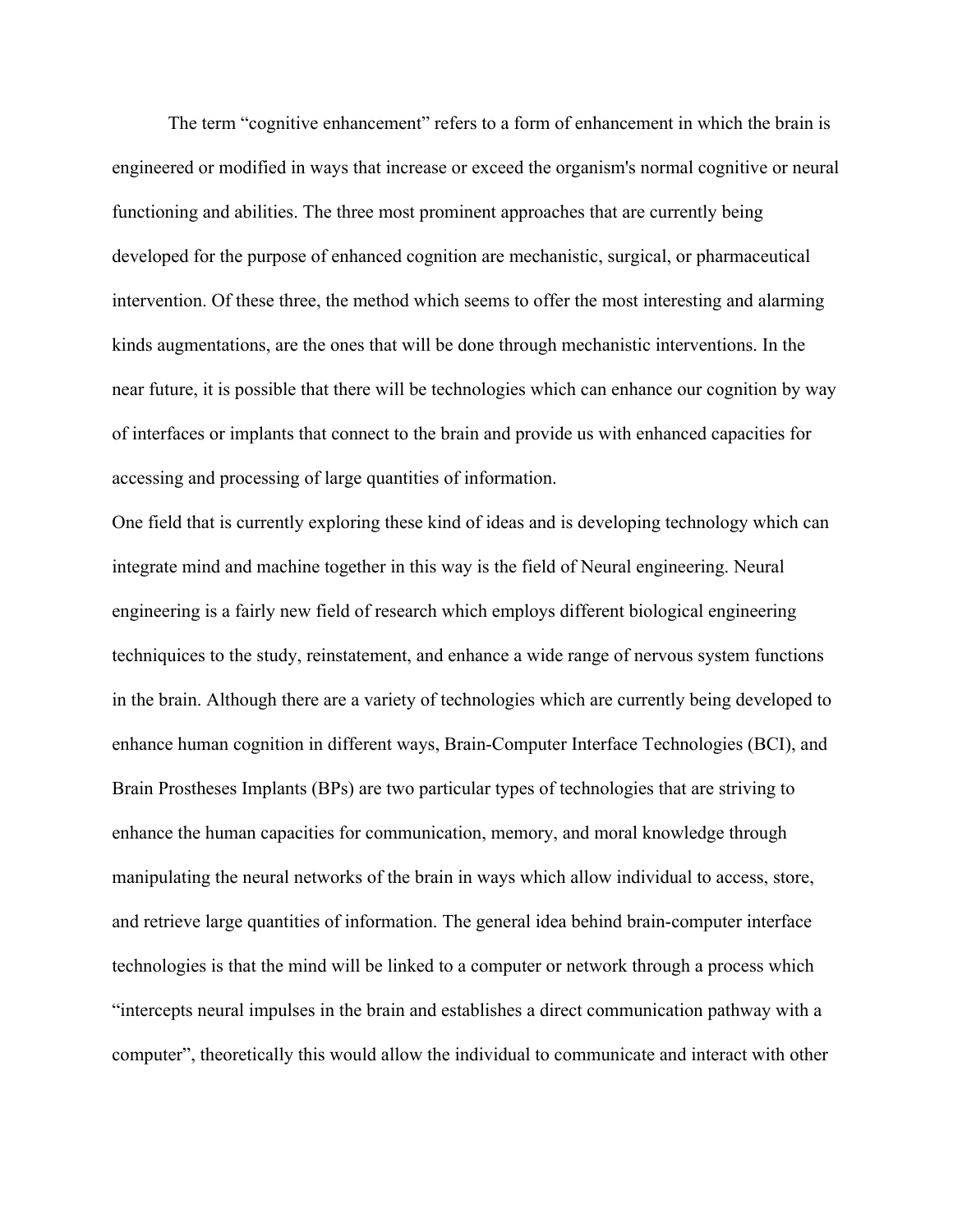minds' and environments that extend far beyond his or her own immediate environment. In the case of brain prostheses, a device would be implanted into an individual's brain and would then function as a substitute for either damaged or healthy brain tissue as a way of repairing or controlling an individual's executive cognitive functioning or memory.

Although these types of technologies may appear to be somewhat of a distant reality for us, the truth of the matter is that experiments have already begun to explore these technologies with the intent of enhancing human capacities like the ways I just described. One notable research initiative headed by NASA called the "Extension of the Human Senses", efforts have been made to develop "alternative methods of human-machine interactions which can be applied to device control and human performance augmentation." The program is essentially trying to replace traditional interfaces such as keyboards, joysticks, microphones, etc.., with bio-electric controls and augmentation technologies that are connected and controlled by a human brain. Other research initiatives like the one headed by the National Science Foundation (NSF), have also sought to enhance human performance by trying to integrate multiple technologies together in order to help "reshape our human capacities and abilities ". The proposal suggests that by converging the fields of nanotechnology, biotechnology, information technology, and cognitive science into a machine which allows users access brain-machine interfaces, individuals would be able to "enhance one's sensory, motor, and cognitive skills and abilities in ways that enable individuals to be more productive and efficient thinkers and problem solvers."

In this section I have shown how cognitive enhancement technologies may potentially augment the capacities of memory, communication, and moral knowledge in human agents through interface and implant technology. The question to now consider is whether these enhanced